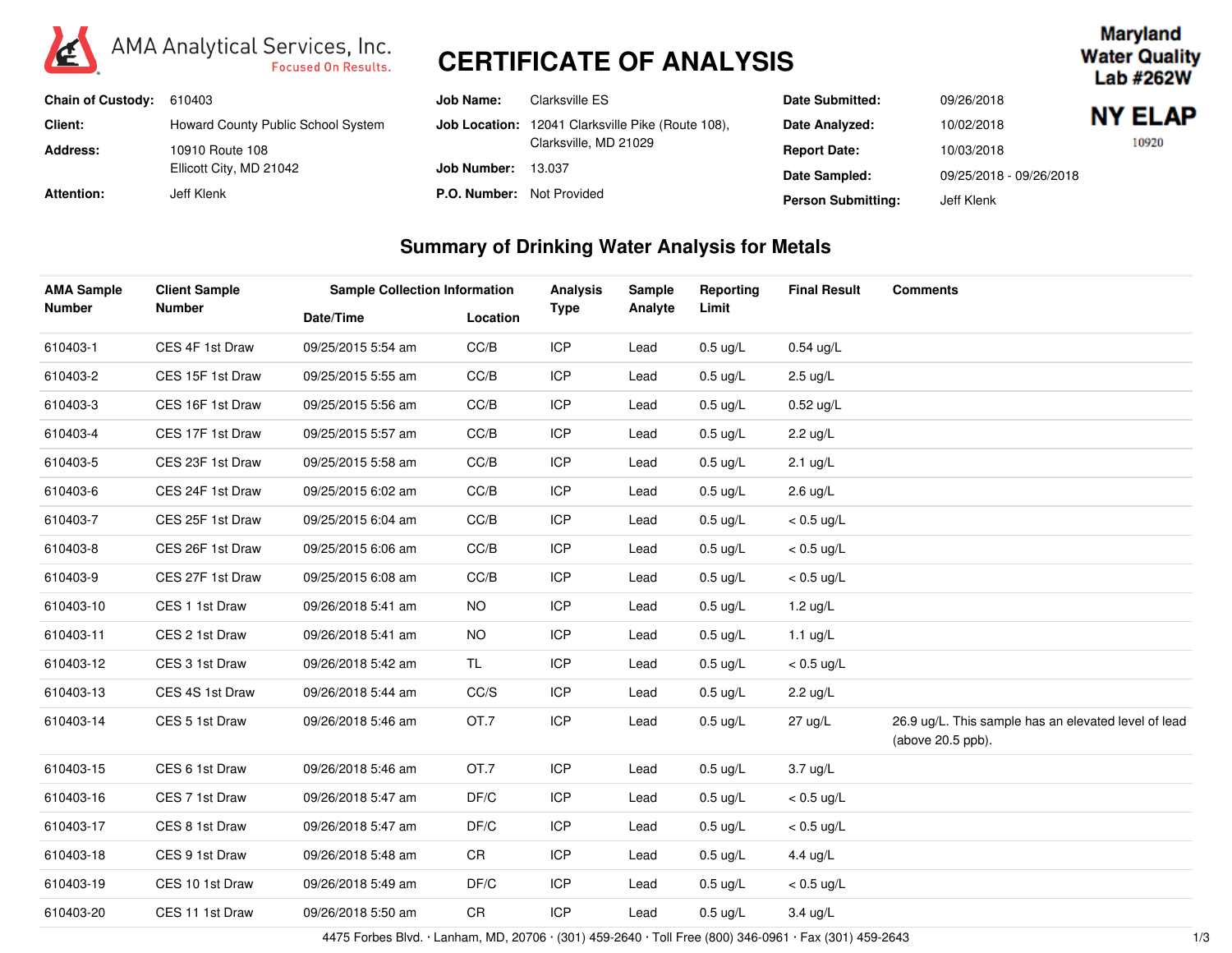

# **CERTIFICATE OF ANALYSIS**

| <b>Chain of Custody:</b> | 610403                             | Job Name:    | Clarksville ES                                           | Date Submitted:           | 09/26/2018              |
|--------------------------|------------------------------------|--------------|----------------------------------------------------------|---------------------------|-------------------------|
| Client:                  | Howard County Public School System |              | <b>Job Location:</b> 12041 Clarksville Pike (Route 108). | Date Analyzed:            | 10/02/2018              |
| Address:                 | 10910 Route 108                    |              | Clarksville, MD 21029                                    | <b>Report Date:</b>       | 10/03/2018              |
|                          | Ellicott City, MD 21042            | Job Number:  | 13.037                                                   | Date Sampled:             | 09/25/2018 - 09/26/2018 |
| <b>Attention:</b>        | Jeff Klenk                         | P.O. Number: | Not Provided                                             | <b>Person Submitting:</b> | Jeff Klenk              |

#### **Summary of Drinking Water Analysis for Metals**

| <b>AMA Sample</b><br><b>Number</b> | <b>Client Sample</b> | <b>Sample Collection Information</b> |          | Analysis    | Sample  | Reporting          | <b>Final Result</b> | <b>Comments</b> |
|------------------------------------|----------------------|--------------------------------------|----------|-------------|---------|--------------------|---------------------|-----------------|
|                                    | <b>Number</b>        | Date/Time                            | Location | <b>Type</b> | Analyte | Limit              |                     |                 |
| 610403-21                          | CES 12 1st Draw      | 09/26/2018 5:50 am                   | CR       | <b>ICP</b>  | Lead    | $0.5 \text{ ug/L}$ | $< 0.5$ ug/L        |                 |
| 610403-22                          | CES 13 1st Draw      | 09/26/2018 5:50 am                   | CR       | <b>ICP</b>  | Lead    | $0.5 \text{ ug/L}$ | 3.7 ug/L            |                 |
| 610403-23                          | CES 14 1st Draw      | 09/26/2018 5:52 am                   | DF/C     | <b>ICP</b>  | Lead    | $0.5 \text{ ug/L}$ | $< 0.5$ ug/L        |                 |
| 610403-24                          | CES 15S 1st Draw     | 09/26/2018 5:54 am                   | CC/S     | <b>ICP</b>  | Lead    | $0.5 \text{ ug/L}$ | $0.89$ ug/L         |                 |
| 610403-25                          | CES 16S 1st Draw     | 09/26/2018 5:54 am                   | CC/S     | <b>ICP</b>  | Lead    | $0.5$ ug/L         | $0.57$ ug/L         |                 |
| 610403-26                          | CES 17S 1st Draw     | 09/26/2018 5:54 am                   | CC/S     | <b>ICP</b>  | Lead    | $0.5 \text{ ug/L}$ | $< 0.5$ ug/L        |                 |
| 610403-27                          | CES 18 1st Draw      | 09/26/2018 5:56 am                   | CR       | <b>ICP</b>  | Lead    | $0.5 \text{ ug/L}$ | 1.1 $ug/L$          |                 |
| 610403-28                          | CES 19 1st Draw      | 09/26/2018 5:56 am                   | CR       | <b>ICP</b>  | Lead    | $0.5 \text{ ug/L}$ | 5.3 ug/L            |                 |
| 610403-29                          | CES 20 1st Draw      | 09/26/2018 5:56 am                   | CR       | <b>ICP</b>  | Lead    | $0.5 \text{ ug/L}$ | $2.7$ ug/L          |                 |
| 610403-30                          | CES 21 1st Draw      | 09/26/2018 5:58 am                   | DF/C     | <b>ICP</b>  | Lead    | $0.5 \text{ ug/L}$ | $< 0.5$ ug/L        |                 |
| 610403-31                          | CES 22 1st Draw      | 09/26/2018 5:58 am                   | DF/C     | <b>ICP</b>  | Lead    | $0.5 \text{ ug/L}$ | $< 0.5$ ug/L        |                 |
| 610403-32                          | CES 23S 1st Draw     | 09/26/2018 6:00 am                   | CC/S     | <b>ICP</b>  | Lead    | $0.5 \text{ ug/L}$ | 1.2 $\mu$ g/L       |                 |
| 610403-33                          | CES 24S 1st Draw     | 09/26/2018 6:01 am                   | CC/S     | <b>ICP</b>  | Lead    | $0.5 \text{ ug/L}$ | $2.3 \text{ ug/L}$  |                 |
| 610403-34                          | CES 25S 1st Draw     | 09/26/2018 6:02 am                   | CC/S     | <b>ICP</b>  | Lead    | $0.5 \text{ ug/L}$ | $< 0.5$ ug/L        |                 |
| 610403-35                          | CES 26S 1st Draw     | 09/26/2018 6:03 am                   | CC/S     | <b>ICP</b>  | Lead    | $0.5 \text{ ug/L}$ | $0.85$ ug/L         |                 |
| 610403-36                          | CES 27S 1st Draw     | 09/26/2018 6:04 am                   | CC/S     | <b>ICP</b>  | Lead    | $0.5 \text{ ug/L}$ | $< 0.5$ ug/L        |                 |
| 610403-37                          | CES 28 1st Draw      | 09/26/2018 6:06 am                   | DF/C     | <b>ICP</b>  | Lead    | $0.5 \text{ ug/L}$ | $< 0.5$ ug/L        |                 |
| 610403-38                          | CES 29 1st Draw      | 09/26/2018 6:08 am                   | KS       | <b>ICP</b>  | Lead    | $0.5 \text{ ug/L}$ | $0.51$ ug/L         |                 |